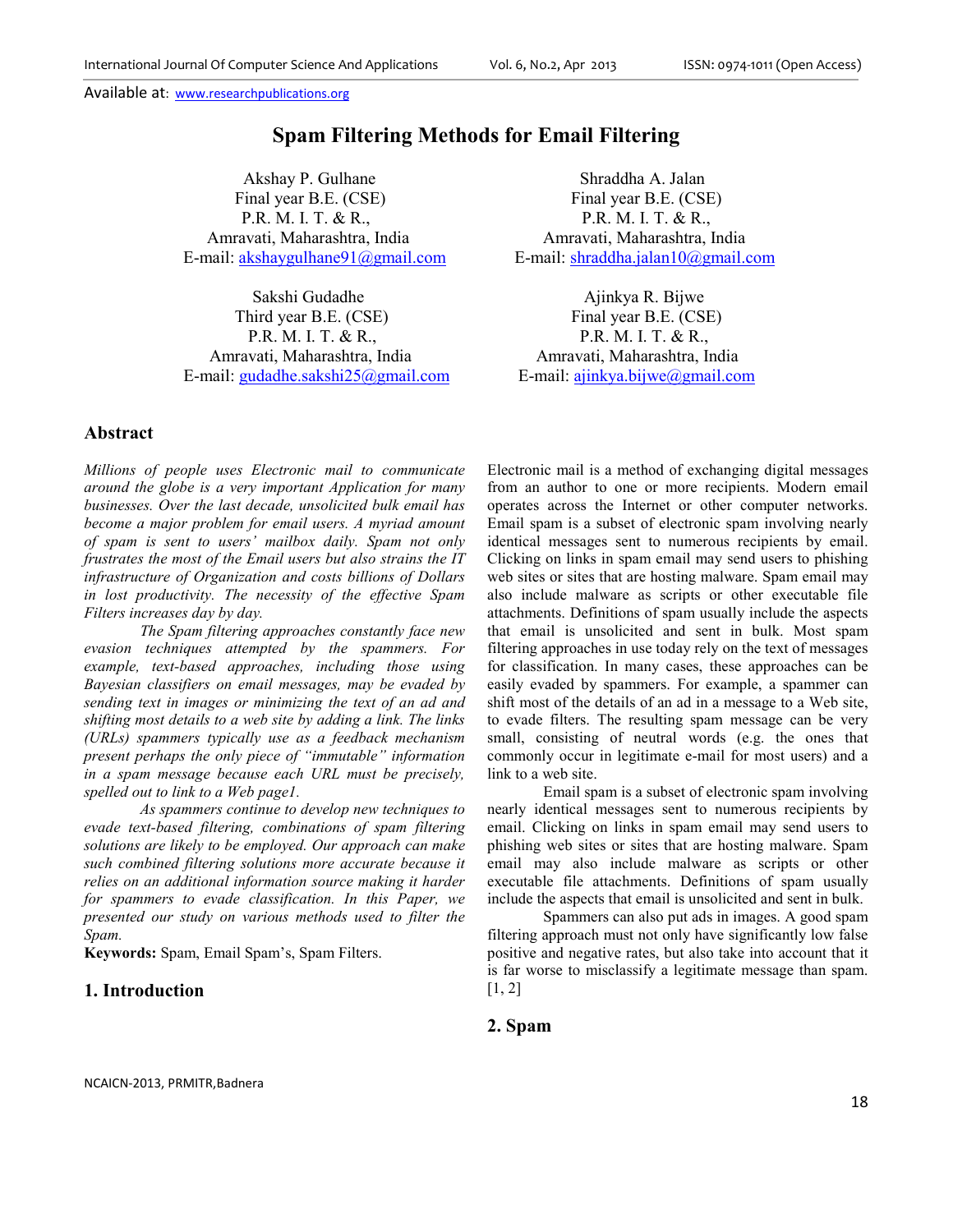Email spam, also known as junk email or unsolicited bulk email (UBE), is a subset of electronic spam involving nearly identical messages sent to numerous recipients by email. Clicking on links in spam email may send users to phishing web sites or sites that are hosting malware. Spam email may also include malware as scripts or other executable file attachments. Definitions of spam usually include the aspects that email is unsolicited and sent in bulk. One subset of UBE is UCE (unsolicited commercial email). The opposite of "spam", email which one wants, is called "ham", usually when referring to a message's automated analysis (such as Bayesian filtering). Like other forms of unwanted bulk messaging, it is named for Spam luncheon meat by way of a Monty Python sketch in which Spam is depicted as ubiquitous and unavoidable. l (UBE), is a subset of electronic spam involving nearly ical messages sent to numerous recipients by email.<br>
sites on links in spam email may send users to phishing<br>
sites or sites that are hosting malware. Spam email may attachments. Definitions of spam usually include the aspects<br>that email is unsolicited and sent in bulk. One subset of UBE<br>is UCE (unsolicited commercial email). The opposite of<br>"spam", email which one wants, is called "ha

Email spam has steadily grown since the early 1990s. Botnets, networks of virus-infected computers, are used to send about 80% of spam. Since the expense of the spam is borne mostly by the recipient, it is effectively postage due advertising.

ISPs have attempted to recover th through lawsuits against spammers, although they have been mostly unsuccessful in collecting damages despite winning in court. awsuits against spammers, although they have been<br>nsuccessful in collecting damages despite winning<br>Spammers collect email addresses from chat-

rooms, websites, customer lists, newsgroups, and viruses which harvest users' address books, and are sold to other spammers. They also use a practice known as "email appending" or "e-pending" in which they use known information about their target (such as a postal address) to search for the target's email address. Much of spam is sent to invalid email addresses. Spam averages 78% of all email sent. According to the Message Anti-Abuse Working Group, the amount of spam email was between 88–92% of email messages sent in the first half of 2010. [6] which harvest users' address books, and are sold to other spammers. They also use a practice known as "email appending" or "e-pending" in which they use known information about their target (such as a postal address) to se email addresses. Spam averages 78% of all email<br>cording to the Message Anti-Abuse Working Group,<br>unt of spam email was between 88–92% of email



Fig. 2.1 Spam Folder in Mail Inbox

## **3. Email Filtering**

Email filtering is the processing of email to organize it according to specified criteria. Most often this refers to the automatic processing of incoming messages, but the term also applies to the intervention of human intelligence in addition to anti-spam techniques, and to outgoing emails as well as those being received.

For its output, it might pass the message through unchanged for delivery to the user's mailbox, redirect the addition to anti-spam techniques, and to outgoing emails as<br>well as those being received.<br>For its output, it might pass the message through<br>unchanged for delivery to the user's mailbox, redirect the<br>message for delivery el away. Some mail filters are able to edit messages during processing.

Common uses for mail filters include organizing incoming email and removal of spam and computer viruses. A less common use is to inspect outgoing email at some companies to ensure that employees comply with appropriate laws. Users might also employ a mail filter to prioritize messages, and to sort them into folders based on subject matter or other criteria.

Mail filters can be installed by the user, either as separate programs, or as part of their email program (email client). In email programs, users can make personal, "manual" filters that then automatically filter mail according to the chosen criteria. Most email programs now also have an automatic spam filtering function. Internet service providers can also install mail filters in their mail transfer agents as a service to all of their customers. Due to the growing threat of fraudulent websites Internet service providers filter URLs in email messages to remove the threat before users click. Corporations often use filters to protect their employees and their information technology assets. rams, or as part of their email program (email<br>email programs, users can make personal,<br>ers that then automatically filter mail according<br>criteria. Most email programs now also have<br>expandificantly function. Internet servi

Mail filters can operate on inbound and outbound email traffic. Inbound email filtering involves scanning messages from the Internet addressed to users protected by the filtering system or for lawful interception. Outbound email filtering involves the reverse - scanning email messages from local users before any potentially harmful messages can be delivered to others on the Internet. One method of outbound email filtering that is commonly used by Internet service providers is transparent SMTP proxying, in which email traffic is intercepted and filtered via a transparent proxy within the network. Outbound filtering can also take place in an email server. Many corporations employ data leak prevention technology in their outbound mail servers to prevent the leakage of sensitive information via email. [1, 2] ressed to users protected by<br>wful interception. Outbound<br>reverse - scanning email

NCAICN-2013, PRMITR,Badnera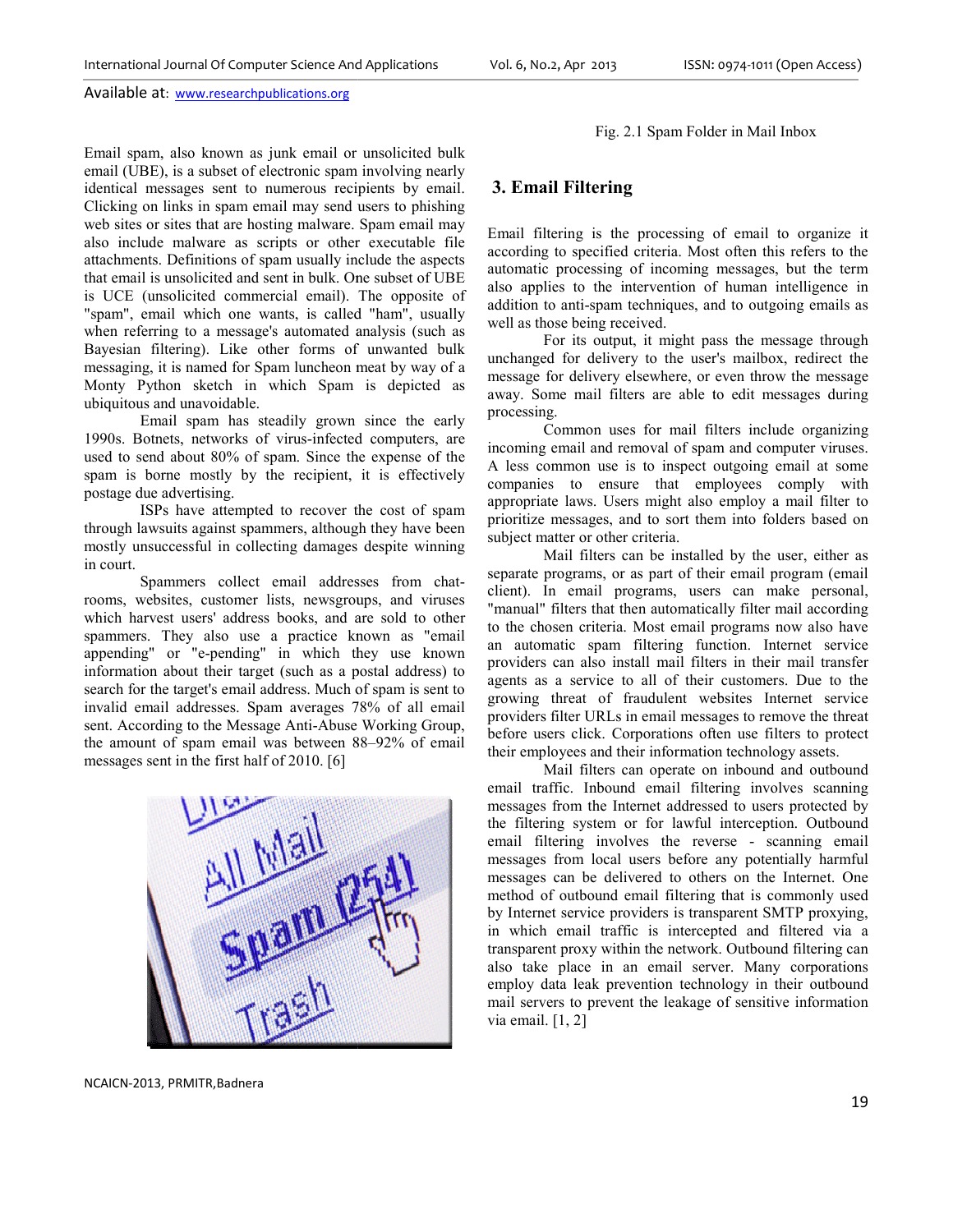## **4. Spam Filtering**

A spam filter is a program that is used to detect unsolicited and unwanted email and prevent those messages from getting to a user's inbox. Like other types of filtering programs, a spam filter looks for certain criteria on which it bases judgments. For example, the simplest and earliest versions (such as the one available with Microsoft's Hotmail) can be set to watch for particular words in the subject line of messages and to exclude these from the user's inbox. This method is not especially effective, too often omitting perfectly legitimate messages (these are called *false positives*) and letting actual spam through. More sophisticated programs, such as Bayesian filters or other heuristic filters, attempt to identify spam through suspicious word patterns or word frequency.

#### **4.1 Techniques used for Spam Filtering**

 There are various spam filtering techniques used now a days. Few are explained below.

#### **4.1.1 List Based Filtering**

List-based filters attempt to stop spam by categorizing senders as spammers or trusted users, and blocking or allowing their messages accordingly.

#### **Blacklist**

This popular spam-filtering method attempts to stop unwanted email by blocking messages from a preset list of senders that you or your organization's system administrator creates. Blacklists are records of email addresses or Internet Protocol (IP) addresses that have been previously used to send spam. When an incoming message arrives, the spam filter checks to see if it's IP or email address is on the blacklist; if so, the message is considered spam and rejected.

 Though blacklists ensure that known spammers cannot reach users' inboxes, they can also misidentify legitimate senders as spammers. These so-called false positives can result if a spammer happens to be sending junk mail from an IP address that is also used by legitimate email users. Also, since many clever spammers routinely switch IP addresses and email addresses to cover their tracks, a blacklist may not immediately catch the newest outbreaks.

# **Real-Time Blackhole List**

spam-filtering method works almost identically to a traditional blacklist but requires less handson maintenance. That's because most real-time Blackhole lists are maintained by third parties, who take the time to build comprehensive blacklists on the behalf of their subscribers. Your filter simply has to connect to the thirdparty system each time an email comes in, to compare the sender's IP address against the list.

Since Blackhole lists are large and frequently maintained, your organization's IT staff won't have to spend time manually adding new IP addresses to the list, increasing the chances that the filter will catch the newest junk-mail outbreaks. But like blacklists, real-time Blackhole lists can also generate false positives if spammers happen to use a legitimate IP address as a conduit for junk mail. Also, since the list is likely to be maintained by a third party, you have less control over what addresses are on — or not on — the list.

#### **Whitelist**

A Whitelist blocks spam using a system almost exactly opposite to that of a blacklist. Rather than letting you specify which senders to block mail from, a Whitelist lets you specify which senders to allow mail from; these addresses are placed on a trusted-users list. Most spam filters let you use a Whitelist in addition to another spam-fighting feature as a way to cut down on the number of legitimate messages that accidentally get flagged as spam. However, using a very strict filter that only uses a Whitelist would mean that anyone who was not approved would automatically be blocked.

Some anti-spam applications use a variation of this system known as an automatic Whitelist. In this system, an unknown sender's email address is checked against a database; if they have no history of spamming, their message is sent to the recipient's inbox and they are added to the Whitelist.

#### **Greylist**

A relatively new spam-filtering technique, Greylist take advantage of the fact that many spammers only attempt to send a batch of junk mail once. Under the Greylist system, the receiving mail server initially rejects messages from unknown users and sends a failure message to the originating server. If the mail server attempts to send the message a second time — a step most legitimate servers will take — the Greylist assumes the message is not spam and lets it proceed to the recipient's inbox. At this point, the Greylist filter will add the recipient's email or IP address to a list of allowed senders.

Though Greylist filters require fewer system resources than some other types of spam filters, they also may delay mail delivery, which could be inconvenient when you are expecting time-sensitive messages. [7, 8]

### **4.1.2 Content Based Filters**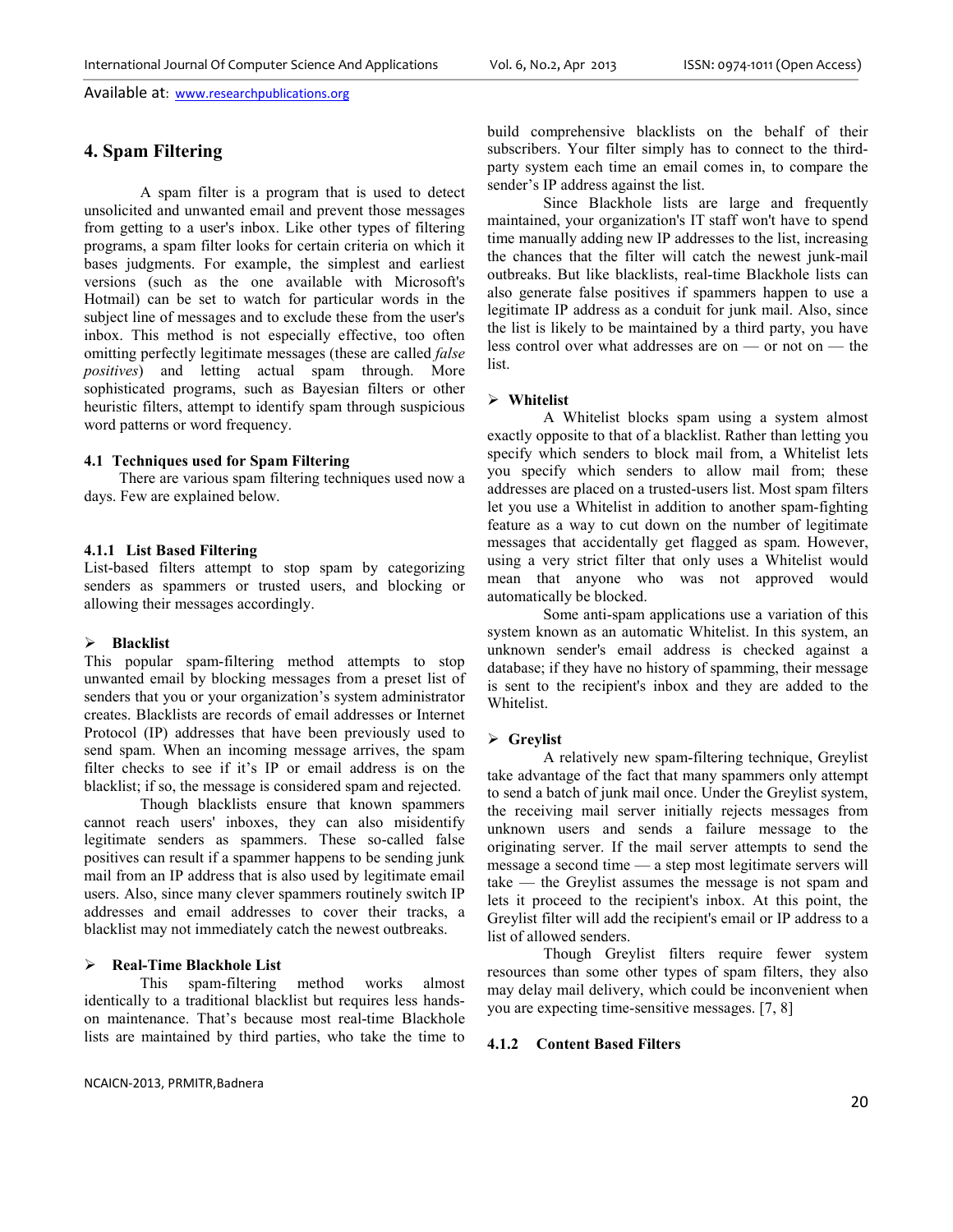Rather than enforcing across-the-board policies for all messages from a particular email or IP address, contentbased filters evaluate words or phrases found in each individual message to determine whether an email is spam or legitimate.

#### **Word-Based Filters**

A word-based spam filter is the simplest type of content-based filter. Generally speaking, word-based filters simply block any email that contains certain terms.

Since many spam messages contain terms not often found in personal or business communications, word filters can be a simple yet capable technique for fighting junk email. However, if configured to block messages containing more common words, these types of filters may generate false positives. For instance, if the filter has been set to stop all messages containing the word "discount," emails from legitimate senders offering your nonprofit hardware or software at a reduced price may not reach their destination. Also note that since spammers often purposefully misspell keywords in order to evade word-based filters, your IT staff will need to make time to routinely update the filter's list of blocked words.

#### **Heuristic Filters**

Heuristic (or rule-based) filters take things a step beyond simple word-based filters. Rather than blocking messages that contain a suspicious word, heuristic filters take multiple terms found in an email into consideration.

Heuristic filters scan the contents of incoming emails and assigning points to words or phrases. Suspicious words that are commonly found in spam messages, such as "Rolex" or "Viagra," receive higher points, while terms frequently found in normal emails receive lower scores. The filter then adds up all the points and calculates a total score. If the message receives a certain score or higher (determined by the anti-spam application's administrator), the filter identifies it as spam and blocks it. Messages that score lower than the target number are delivered to the user.

Heuristic filters work fast — minimizing email delay and are quite effective as soon as they have been installed and configured. However, heuristic filters configured to be aggressive may generate false positives if a legitimate contact happens to send an email containing a certain combination of words. Similarly, some savvy spammers might learn which words to avoid including, thereby fooling the heuristic filter into believing they are benign senders. [5]

#### **Bayesian Filters**

Bayesian filters, considered the most advanced form of content-based filtering, employ the laws of mathematical probability to determine which messages are legitimate and which are spam. In order for a Bayesian filter to effectively block spam, the end user must initially "train" it by manually flagging each message as either junk or legitimate. Over time, the filter takes words and phrases found in legitimate emails and adds them to a list; it does the same with terms found in spam.

To determine which incoming messages are classified as spam, the Bayesian filter scans the contents of the email and then compares the text against its two-word lists to calculate the probability that the message is spam. For instance, if the word "valium" has appeared 62 times in spam messages list but only three times in legitimate emails, there is a 95 percent chance that an incoming email containing the word "valium" is junk.

Because a Bayesian filter is constantly building its word list based on the messages that an individual user receives, it theoretically becomes more effective the longer it's used. However, since this method does require a training period before it starts working well, you will need to exercise patience and will probably have to manually delete a few junk messages, at least at first. [6, 7]

#### **5.1.3 Other Filtering Methods**

In addition to list- and content-based filtering techniques, some anti-spam applications employ one or more additional methods.

#### **Challenge/Response System**

Filters that use a challenge/response system block undesirable emails by forcing the sender to perform a task before their message can be delivered. For instance, if you send an email to someone who's using a challenge/response filter, you'll likely receive an email right back that asks you to visit a Web page and enter the code displayed their in a form. If you successfully complete this task, your email (and all future emails) will be delivered to the recipient. If you don't complete the challenge after a certain time period, the message is rejected.

This system works to fight spam because the "challenge" is typically only one that a human can solve. Spammers usually rely on automated mailing programs to send out millions of emails at once, and they rarely check to see what emails come back in response. And even if they did see a challenge message, they aren't likely to respond and risk revealing themselves as a spammer.

However, challenge/response filters might also block email newsletters you subscribe to, as these messages are typically sent by automated programs. Another downside is that some of your organization's constituents may not take the time to complete the challenge or may not understand the challenge email, meaning that their messages will not reach the recipient. And there's always the slight chance that if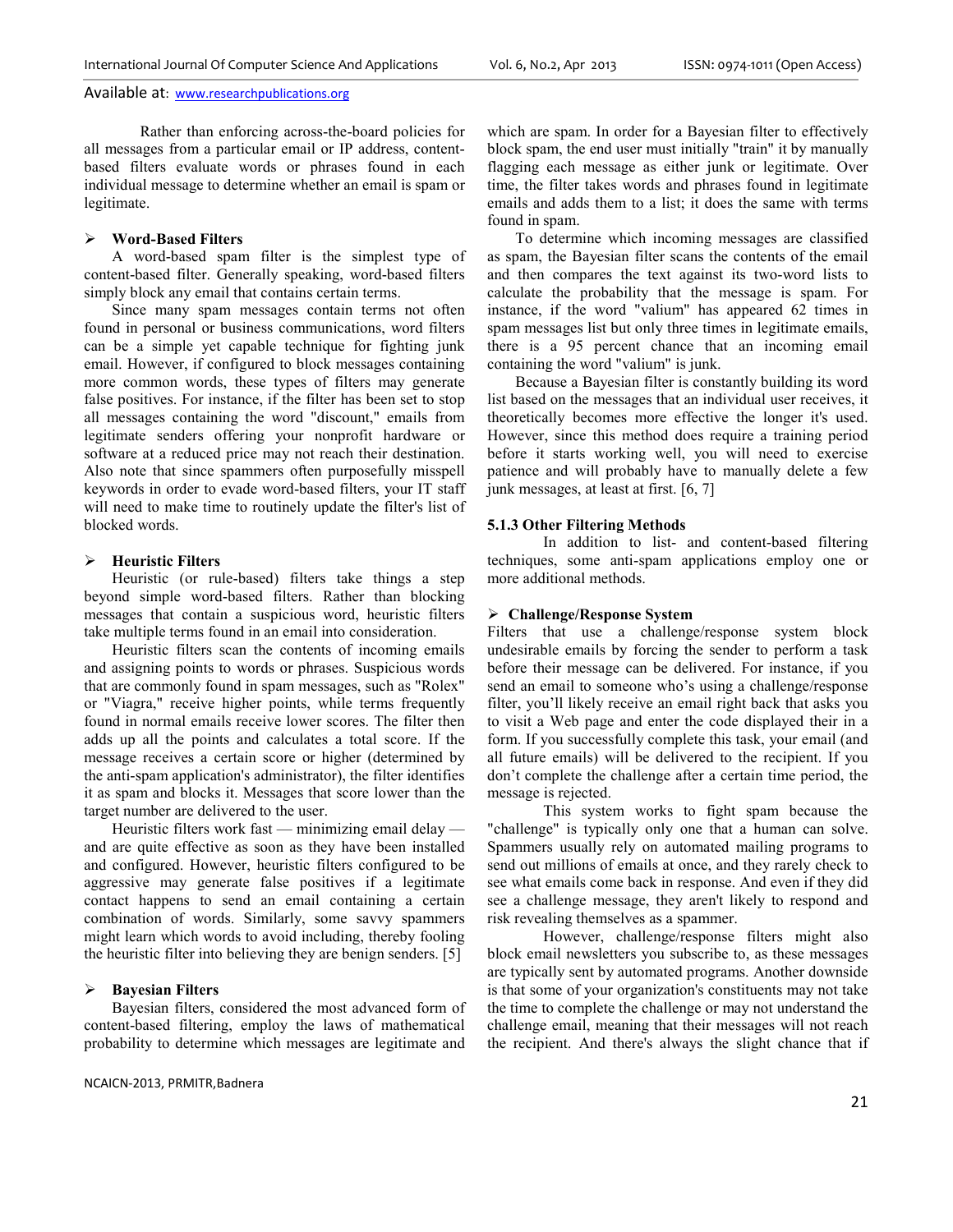both the sender and recipient are using challenge/response systems, their anti-spam applications will continue to challenge each other, locking the email in an undeliverable loop. [4, 5, 7]

#### **Collaborative Filters**

Collaborative content filtering takes a communitybased approach to fighting spam by collecting input from the millions of email users around the globe. Users of these systems can flag incoming emails as legitimate or spam and these notations are reported to a central database. After a certain number of users mark a particular email as junk, the filter automatically blocks it from reaching the rest of the community's inboxes.

When a collaborative content filtering system involves a large, active user base, it can quickly quell a spam outbreak, sometimes within a matter of minutes. One potential downside to the collaborative-content method is that if a group of spammers mobilize in large numbers and pretend to be legitimate users of the system, they could skew results by falsely labeling spam emails as legitimate messages. [5]

#### **DNS Lookup Systems**

While not a particularly reliable method on its own, several anti-spam methods use the domain name system (DNS) — which all mail servers on the Internet use to identify themselves — to identify and foil spammers.

DNS Mail Exchange (MX) attempts to verify that the domain name in the email address of the sender — the part after the "at" symbol  $(Q)$  — exists. It does this by searching the domain name system to see whether the domain name has a valid MX record, which indicates the presence of a real mail server; if there's no match, the antispam program assumes that the message is junk. A filter will also perform a reverse DNS lookup using the IP address off the mail server that sent the questionable message. This lookup will reveal the domain name associated with the server.

While DNS lookups can be useful in weeding out emails from spammers attempting to disguise themselves, they are not as effective or reliable on their own (when compared to other spam-fighting methods) in stopping general junk mail. In particular, reverse DNS lookups have been known to produce false positives — legitimate messages marked as spam — since it's technically possible that legitimate senders can send email from a domain different from their own. [2, 4, 5]

## **5. Bayesian Filter**

Bayesian spam filtering is a statistical technique of e-mail filtering. It makes use of a naive Bayes classifier to identify spam e-mail. Bayesian classifiers work by correlating the use of tokens (typically words, or sometimes other things), with spam and non-spam e-mails and then using Bayesian inference to calculate a probability that an email is or is not spam.

Bayesian spam filtering is a very powerful technique for dealing with spam, that can tailor itself to the email needs of individual users, and gives low false positive spam detection rates that are generally acceptable to users.

Particular words have particular probabilities of occurring in spam email and in legitimate email. For instance, most email users will frequently encounter the word "Viagra" in spam email, but will seldom see it in other email. The filter doesn't know these probabilities in advance, and must first be trained so it can build them up. To train the filter, the user must manually indicate whether a new email is spam or not. For all words in each training email, the filter will adjust the probabilities that each word will appear in spam or legitimate email in its database. For instance, Bayesian spam filters will typically have learned a very high spam probability for the words "Viagra" and "refinance", but a very low spam probability for words seen only in legitimate email, such as the names of friends and family members.

After training, the word probabilities (also known as likelihood functions) are used to compute the probability that an email with a particular set of words in it belongs to either category. Each word in the email contributes to the email's spam probability, or only the most interesting words. This contribution is called the posterior probability and is computed using Bayes' theorem. Then, the email's spam probability is computed over all words in the email, and if the total exceeds a certain threshold (say 95%), the filter will mark the email as a spam.

As in any other spam filtering technique, email marked as spam can then be automatically moved to a "Junk" email folder, or even deleted outright. Some software implements quarantine mechanisms that define a time frame during which the user is allowed to review the software's decision.

The initial training can usually be refined when wrong judgments from the software are identified (false positives or false negatives). That allows the software to dynamically adapt to the ever evolving nature of spam.

Some spam filters combine the results of both Bayesian spam filtering and other heuristics (pre-defined rules about the contents, looking at the message's envelope, etc.), resulting in even higher filtering accuracy, sometimes at the cost of adaptiveness.